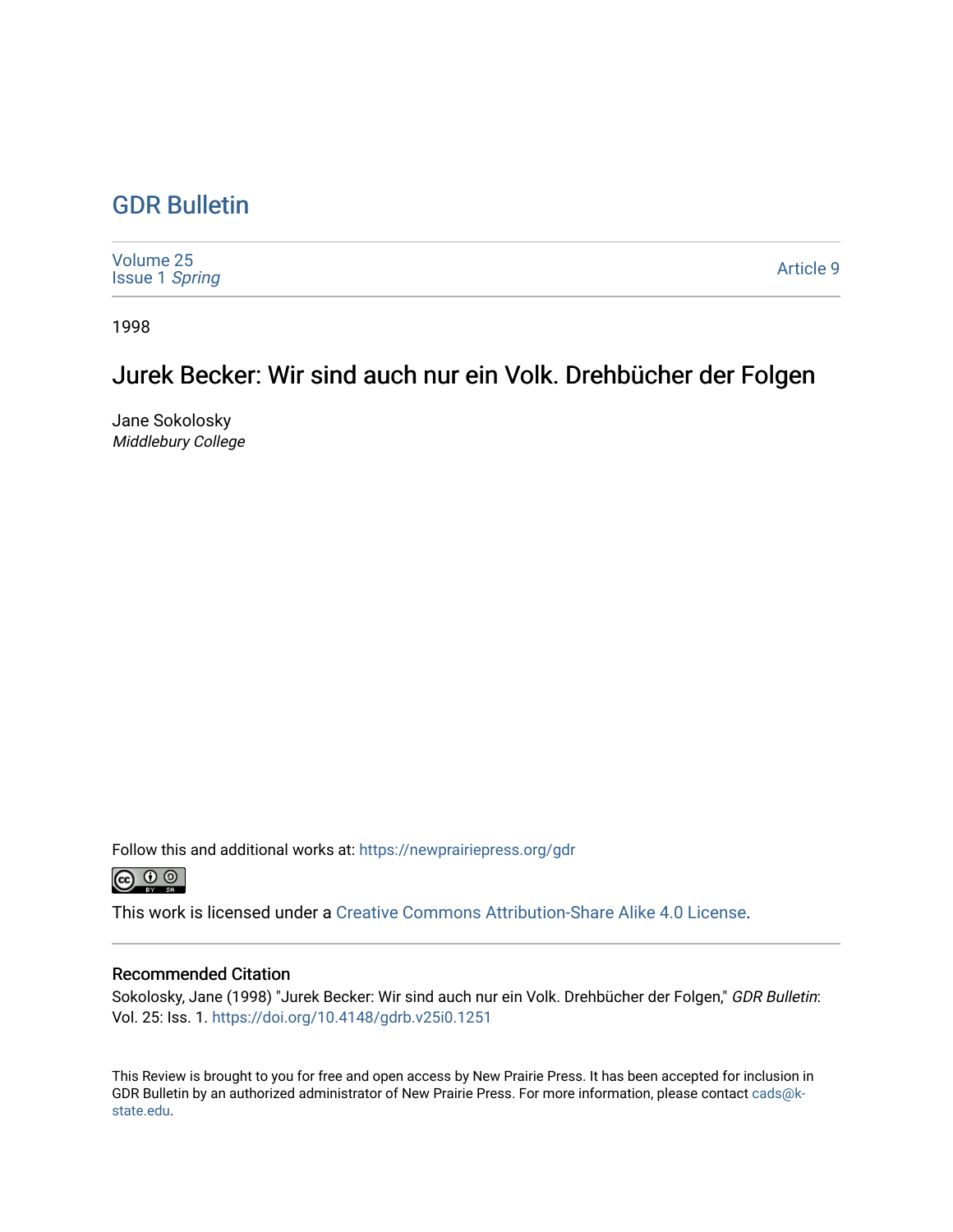### **BOOK REVIEWS**

**Becker, Jurek.** *Wir sind auch nur ein Volk. Drehbücher der Folgen 1-3.* **Frankfurt/M.: suhrkamp taschenbuch, 1995.183 pp.** 

**Becker, Jurek.** *Wir sind auch nur ein Volk. Drehbücher der Folgen 4-6.* **Frankfurt/M.: suhrkamp taschenbuch, 1995.194 pp.** 

**Becker, Jurek.** *Wir sind auch nur ein Volk. Drehbücher der Folgen 7-9.* **Frankfurt/M.: suhrkamp taschenbuch, 1995.196 pp.** 

Suhrkamp taschenbuch has published in three volumes the screenplays for Jurek Becker's 1994 television series *Wir sind auch nur ein Volk* (Dir. Werner Masten). The ARD production is divided into nine episodes: *Die Serie der Einheit, Der erste Arbeitstag, Der Rest der Familie, Der empfindliche Bruder, Stasi für Anfänger, Der zweite Sekretär, Die Westparty, Streik und andere Scherereien,* and *Der kurze Abschied.* 

Manfred Krug stars as Benno Grimm, an insolent, unemployed East Berliner, and Dietrich Mattausch as Anton Steinheim, a West Berlin author who has agreed to write a television series whose goal is "die Vorurteile zwischen Ost und West zu überwinden" (12). By producing the series the eleven board members (perhaps reflecting the eleven "old" federal states) of the state-run TV station have agreed "das gegenseitige Verständnis der Menschen im Osten und Westen zu fördern" (11). The main focus of the series is Steinheim's attempt to get to know a "real" East Berlin family in order to write as authentic a screenplay as possible.

*Wir sind auch nur ein Volk* is set in newly united Berlin. Much of the action takes place in the modest East Berlin apartment inhabited by Benno Grimm (Krug), his wife Trude, their son Theo, a variety of Theo's girlfriends, and Grimm's father-in-law Karl Blauhorn. The reader/viewer is also taken to Steinheim's bright, modern West Berlin apartment, to dark East Berlin bars, to a seedy nightclub run by former GDR cultural ministers, and to the boardroom of the TV station.

As part of his contract Anton Steinheim arranges with the TV station to pay a "typical" East Berlin family for letting him come into their home to observe them and their daily life. The authenticity of this "real" family is called into question by Grimm's opportunistic behavior. Since his greatest concern is the 1000 DM per week that he is being paid, Grimm attempts to familiarize Steinheim with the East German lifestyle he believes Steinheim expects. In *Stasi für Anfänger* Grimm goes so far as to hire an unemployed actor to play the role of a former *Stasi-Mitarbeiter* who is willing to talk with the author from the West.

Through the course of the nine episodes a unique relationship based on an attempt at mutual understanding

develops between Steinheim and Grimm. At the beginning of the series Benno Grimm is an eccentric curmudgeon who constantly plays with his Anker building blocks instead of seeking employment. Steinheim is a wealthy divorcé who lives with his second wife in a flashy West Berlin apartment. He reluctantly accepts the assignment to write his first screenplay, not because of his wife's great interest in the money he stands to make, but because of her rhetorical question implying that it would by more valuable to write a TV show for a few million people than a novel for a few thousand.

The reader can surmise that Becker offers this individual example of friendship as a model for the more far-reaching understanding necessary between the East and West. In order to achieve such understanding Becker, however, chooses stereotypical attitudes about the East and West which are traditionally not the way to forge community. Most of the East Berliners are unemployed except for Trude who, unlike other GDR teachers, has been allowed to retain her position. Westerners are portrayed as being ignorant of East German lifestyles. They do not know what happened on November 9th; they interpret a "Wartburganmeldung" as being a wish to visit the fortification made famous by Luther and Walther von der Vogelweide instead of an application for an automobile.

Perhaps more helpful in achieving compassion and understanding is the way that the intricacies of East German life are mentioned and explained. Grimm tells Steinheim how he belonged to the party so that his children would be allowed to study (and so that he could receive a good vacation spot). Grimm's sister explains how the choicest vacations were awarded to those who belonged to the Party. Trude explains to her "republikflüchtiger" brother about the hardships she endured as a result of his escape to the West.

In addition to the motif of play-within-a-play, or serieswithin-a-series, the strength of this series lies in the character portrayals of Grimm and Steinheim. Each learns from the other. In the last episode Grimm sells his Anker building blocks and dons a tie in order to interview for a job and Steinheim takes Grimm's advice to fight for the series instead of allowing the station to stop production.

Unfortunately the series has few other strengths. Becker's attempts to use humor to convey life in the GDR are mainly unsuccessful. Grimm's relationship with his father-in-law, who is always at home snoozing in front of the television unless he has been sent out to buy groceries, should provide a certain degree of comic relief, but the dialogue between them is often petty and lacks any real provocation. The plot is shallow and limps along as slowly as the Trabi Steinheim observes puttering down an East Berlin street. Lucie Steinheim, Anton's wife, epitomizes the spoiled woman from the West. She quits her job because she feels she is not being paid enough. Steinheim, with growing